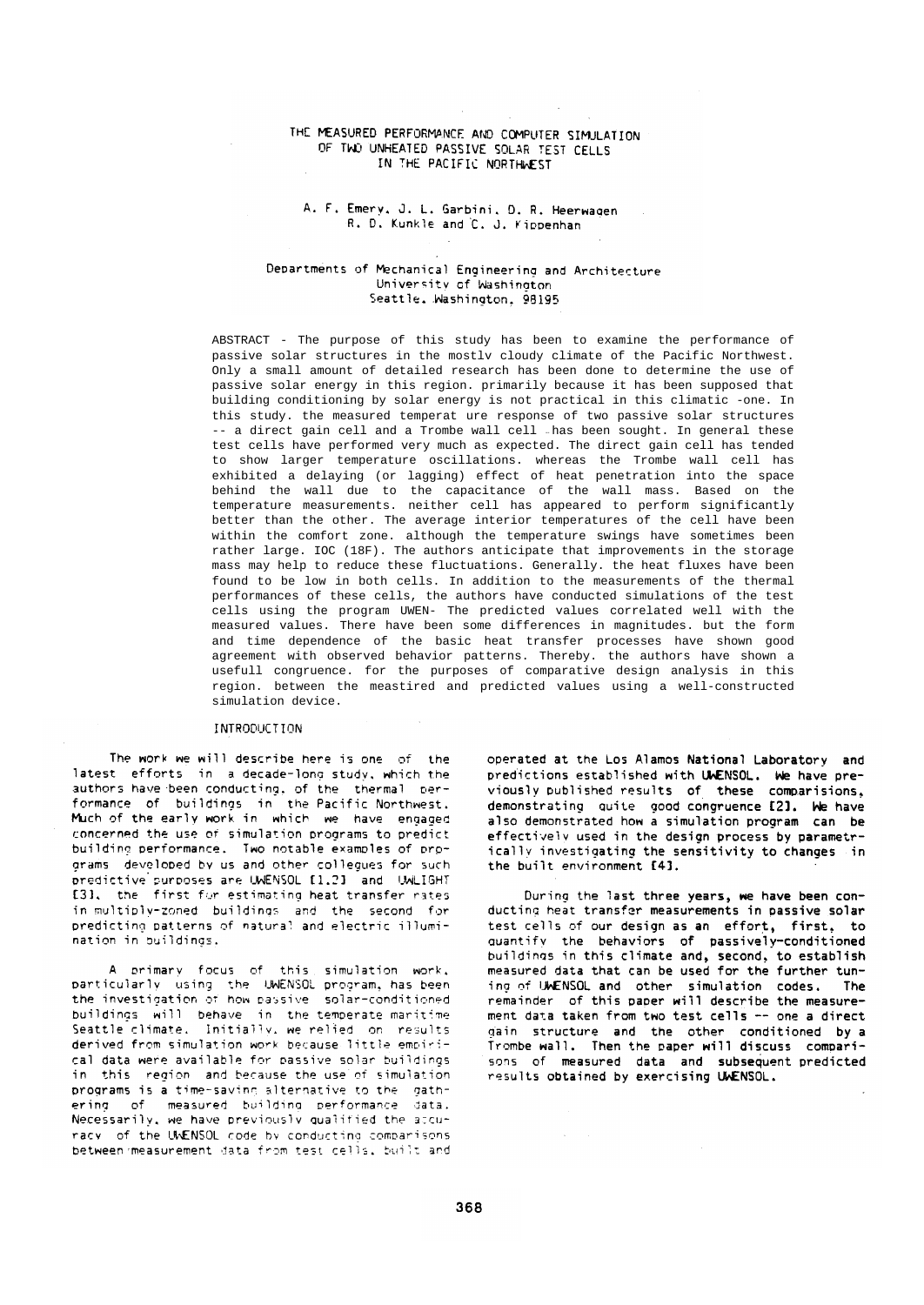| 'ne                              | Compasition |  | :ne | <b>ViC</b> |
|----------------------------------|-------------|--|-----|------------|
| Passively-Conditioned Test Cells |             |  |     |            |

The organization of the two test cells is<br>thown in Figure 1. These cells have been build as : two parts of a single building. The cells are composed of traditional wood-frame construction. Batt insulation equalling R-19 is present in the ceilings (underneath a ventilated attic) and floors and R-11 batting is in the exterior and common interior walls. Additionally, the floor has a one-inch thick styrofoam board (R-5) laver placed underneath and in contact with the batting. Each cell has two double-pane, fixed, windows facing south with a total glazed area of 3.1 sq m (33 so ft) per cell. We believe that the rate of infiltration in the cells is minimal because either cell occurs through entrance to − a tight-fitting hatch door on the roof of each cell. The storage mass in the direct gain cell has a surface area of approximately 7.4 sq m (BO sq ft) of the floor and side and back walls. This mass is composed of 10 cm (4") concrete masonry units (with emoty cores) and has an estimated weight of 1650 kg (3630 pounds). The Trombe wall in the adjoining cell is constructed of 15 cm (6") concrete masonry units arouted together and the surface left unpainted. The mass surface area of the Trombe wall cell is 5.4 sq m  $(58 \text{ sq ft})$ .

not including the upper and lower vents (with a total area of 5.5 sq m. 6 sq ft).

Table 1 Passive Solar Building Parameters

Direct Gain Trombe Wall

| Glazing Area/Floor Area | 0.46         | 0.52  |
|-------------------------|--------------|-------|
| Mass Area/Glazing Area  | 2.42         | 1.75  |
| Mass/Glazing Area       | 537 1b/sa ft | -298. |
| BLC (BTU/Deg-Dav)       | 557.         | 553.  |
| LCR (BTU/Deg-Dav/sg ft) | 16.9         | 16.8  |

#### B. Instrumentation

Temperature Measurement: Copper-constantan thermocouples have been used in these cells because of their low cost, easy availability, and relative-Iv good accuracy. There are approximately thirty groups of such thermocouples in each cell, each group composed of four thermocoucles wired in a parallel cincuit with appropriate swamping resistors included to overcome discrepancies due-to differential wire length. Thereby, an average value across the four sensors in a group is taken. These groups of thermocouples have been deployed on the internal surfaces of and within the envelopes of the two cells, as well as on and in the mespective storage masses. Air temperature in each cell is measured with three radiation-shielded thermocouples. placed one each about six inches out from the north, east and west walls halfusy between floor and ceiling and wired in a parallel circuit. nomocouples have also been included to measure

e air temperature in the direct cain cell and the



a. Plan View



Figure | Test Cell Plan and Cross-Section Views.

air temperatures on both sides of the Trombe wall and in the upper and lower vents (when open).

2. Weather Data: 45 part of the overall building. including the two test cells, a weather station is present. Information about total and diffuse irradiation is gathered using two solarimeters (both deployed horizontally), one mounted with a shadow-band. Wind speed and direction data are measured with a three-cup anemometer and a wind vane. Ambient dry-bulb temperature is determined with a shielded thermocouple placed out from the north side of the puilding.

3. Data Acquisition System: The temperature and are collected using a microprocessor weather data of our design [5]. This system is based on an Intel SBC 80/24 microcomputer board with an 8085 processor chip. Voltage signals flow from the sensors to terminal strips, which feed into three Data Translation analog-to-digital converters (one "high level", two "low level"). The signals from the A-to-D boards then pass to the processor. For most of the study described in this paper we have set the processor to sample, each, data, channel, every minute and to perform hourly averages of the assembled data. These hounts averages are then loaded onto a tabe in a cassette recorder for short-term data storage. The contents of the cassette tape are periodically downloaded to the University Cyber 175 maintrame for detailed analysis.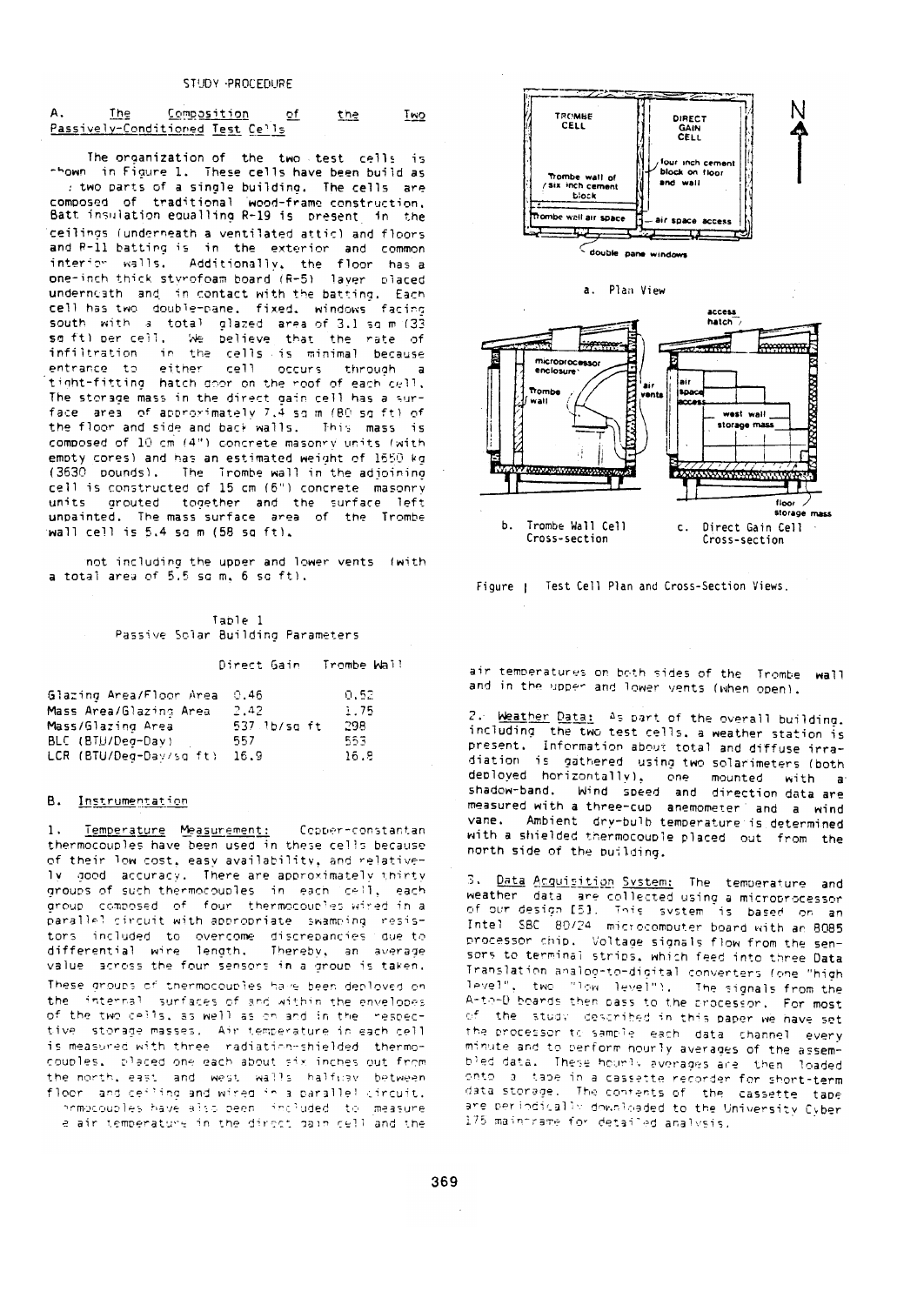#### 4. Accuracy and Related Instrumentation Qualifications:

The microprocessor has been located in the interior cell space behind the Trombe wall. After some initial observations, we found that the heat generated by the processor (70 watts) was significant and was affecting the measured thermal behavior in the Trombe wall cell (giving an indication of the thermal tightness of the cell). Thus we then enclosed the processor in a shroud and ventilated its interior using outside air (see Figure 1). Secondly, for the signals from the thermocouples to the A-to-D boards, we used a temperature compensator on each board, rather than employing an ice bath. From calibration runs we found that the accuracy of the thermocouple-to-processor assembly was in the range of  $+/$ - 0.50 (0.9F). Some of this error is attributable to the fact that the reference temperature for each board is taken at the center of the board. Slight temperature variations are also present away from the center of these boards. Further, these variations were slightly accravated by the admission of cold air into the processor shroud (i.e., that used for cooling).

## MEASUREMENT AND SIMULATION RESULTS

The thermal measurements of these two passive solar test cells, that serve as the basis for this paper, were taken during the period from January through June 1984 by R. D. Kunkle and are described in his thesis [6]. However, the results which we will report in this section will specifically focus on the thirty days of April. Our reasons for limiting consideration strictly to this shorter period are several: (1) the density of the data for the entire study cannot be adequately treated in a<br>paper of this length (we shall follow this paper with one treating other interesting results); (2) we were able to employ additional thermocouples for this shorter period, taking them away from a parallel study; thus, this period presents the fullest data record; (3) this period encompasses much of the "shoulder season" in Seattle (i.e., that time when on consecutive days, buildings may alternately require heating or cooling): and (4) generally, the behaviors shown here are representative of the entire study period.

# A. Weather Characteristics for April. 1984

The weather record showing average daily outside air temperatures and total and diffuse horizontally measured irradiation is presented in For the early part of the month these Figure 2. curves display the characteristic cool, cloudy weather of the Seattle-winter. Then, during the<br>middle-of-the-month, a period of relatively clear sky and warm days and cool night conditions predominate. Finally, towards the end of the month. there is evidence of the generally warmer, though still overcast, weather that is common during Spring in Seattle. During the month, there was a low value of total daily irradiation of 5 MJ/sq m (440 BTU/sq ft), a high of 22 (1937), a minimum daily change of 3 (260) and a maximum change of 15 (1320). Thus the month is characterized by very abrupt changes in solar irradiation, and thereby represents a severe test of both the performance of passive solar conditioned buildings and of simulation techniques.





## B. General Monthly Temperature Trends in the Two  $Ce11s$

The average daily air temperatures within the direct gain and Trombe wall cells are also displayed in Figure 2. Statistical analyses of the thermal behaviours of these two cells reveal the following facts: (1) the average air temperatures for this period in the direct gain and Trombe wall cells were 19.4C (67F) and 18.8C (65.8F), respectively; (2) The average daily air temperature swing, (i.e., the difference between the maximum and minimum) for the direct gain and Trombe wall cells were 7.8 (14F) and 7.4C (13.3F); and (3) the coefficients of variation of the inside air temperatures for the direct gain and Trombe wall cells were 0.13 and 0.12. From the graph and these analyses it is apparent that the two cells show similar behaviors. The primary explanation for this would seem to be that both cells have similar construcitons (i.e., in terms of envelope resis-<br>tance and the amount and type of glazing). A second observation concerning the graph, particularly, is that the temperature patterns of both cells follow the character of the total irradiation more than the outside air temperature (or the diffuse irradiation). However, the direct gain cell appears to respond more promptly to increased irradiation than does the Trombe wall cell, an<br>interesting result given that the ratio of mass-to-glazing area for the direct gain cell is more than twice the ratio for the Trombe wall cell (note that a possible explanation for this result will be presented in Section D below). The lower average air temperatures found in the Trombe wall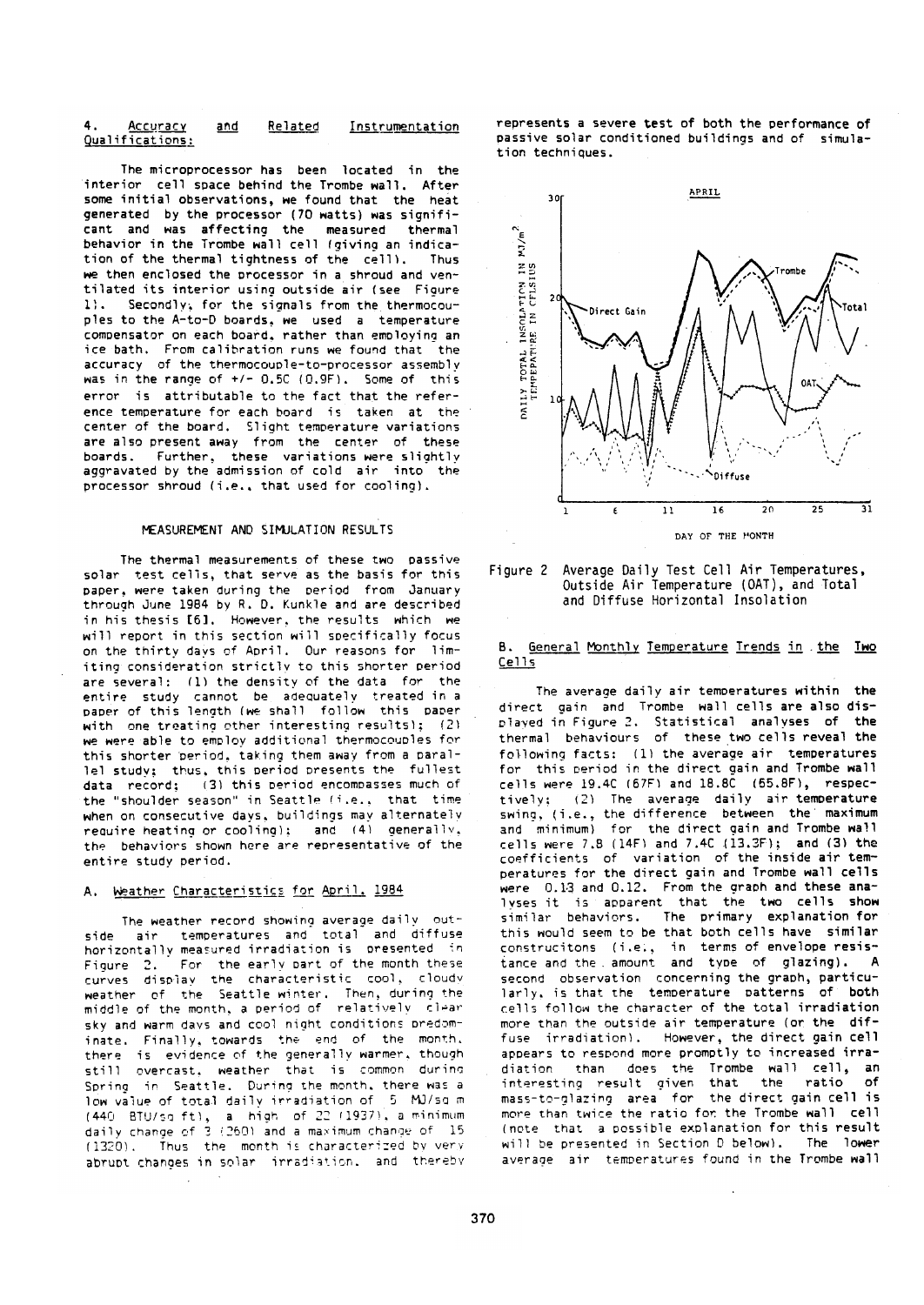cell may be explained by the fact that the mass for this cell has a greater radiant view between its surface and the sky than does the direct gain cell mass. Thus, there will be greater nighttime heat loss to the sky, especially during periods of clear skies.

## Average Hourly Behaviors of the Iwo Cells

The average hourly behaviors for these two cells are shown in Figure 3 and 4. The maximum, average, and minimum air temperatures for both cells display clearly sinusoidal profiles. The maximum average air temperatures within the girect gain cell and outside the cell demonstrate almost no time lag, whereas the same maximum average air temperatures for the Trombe wall cell indicate a time lag of about 1-1/2 hours. For the direct gain cell the standard deviation of the hourly air temperatures are greater in the afternoons than in the morning, again presenting evidence that the irradiation drives the direct gain cell air temperature. The corresponding deviation for the Trombe-wall cell is lower, both generally throughout the 24 hour day and specifically for the afternoon hours. Further, the direct gain cell shows a larger temperature swing, a greater tendency to overheat, and greater peak temperatures than does the Trombe wall cell. All of these results occur inspite of more favorable mass-to-glazing area ratio present for the direct gain cell; namely, 298 kg/sq m for the Trombe wall cell and 537 kg/sq m for the direct gain cell. We conjecture that the Trombe wall cell is under-massed and that, if additional mass were added (i.e., by filling the cores of the blocks or using a poured-in-place concrete wall) the Trombe wall cell may have out-performed the direct gain cell significantly. We have noted a study based on mulation modeling that showed superior perfor-

nces for Trombe wall houses over direct gain houses. each will equal mass/glazing area ratios. using Madison. Wisconsin weather data [7].

#### D. Measured Surface Mass and Air Temperatues for the Direct Gain Cell

For the remainder of this paper we will focus attention on the results -- by measurement or simulation -- found for the direct gain cell. **In** this section we will document the interaction of the storage mass and the air temperatures and the trends present therein. By so doing, we will show when the storage mass operates most usefully, what heat transfer modes appear to be at work, and what parts of the storage mass are effective. The measurements described here result from an alteration in the thermocouple operation protocol. For the following sets of observations, the temperatures measured by the thermocouples in and on the storage mass were not averaged across the four plane quadrants. Rather, the temperatures were measured on a quadrant-by-quadrant basis. so as to establish sub-areal temperatures to assess the effectiveness of the mass areas. The average hourly temperatures for the four quadrants of the top surface of the floor storage mass and for the test cell air are displayed in Figure 5. Additionally, the averace nourly temperatures for the cast and west wall storage masses, along with the cell air temperature a shown in Figure 6.









From the first of these figures it is apparent that only the two southerly quadrants of the floor mass serve as primary storage. The northerly quadrants display a temperature swing of only 20 (3.6F) over the day, whereas the southerly mass quadrant varies at least 100 (18F). That the temperature of the southwest quadrant rises earlier than that of the southeast quadrant is attributable to the diurnal path of the sun. The floor surface temperatures for the southerly quadrants exceed the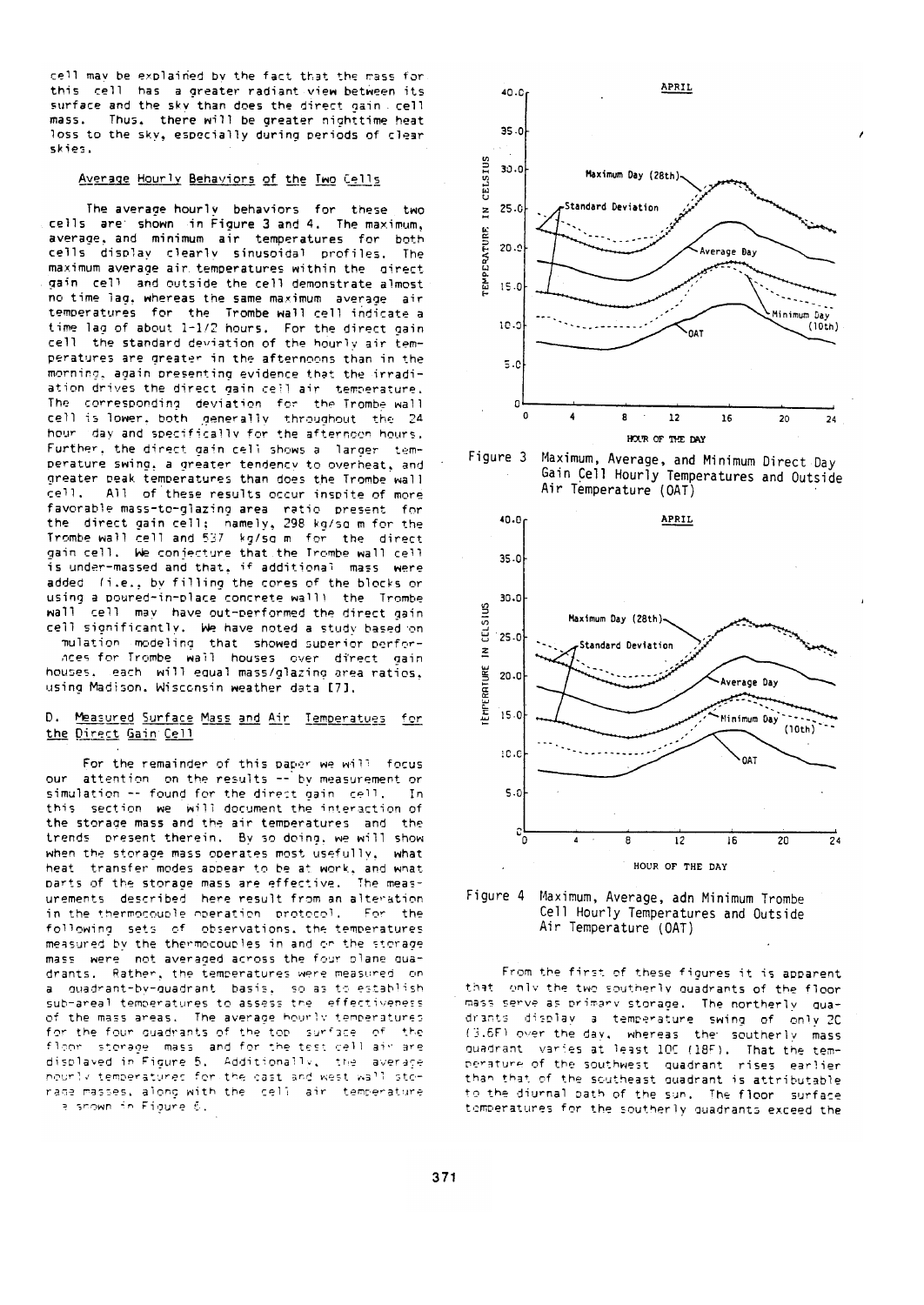





Figure 6 Hourly Average East and West Wall Storage Mass Temperatures for the Direct Gain Cell

test cell air temperature only from 1300 to 1600 hours: otherwise the floor mass surface temperatures are less than the cell air temperature. During the period from 1100 to 1700 hours this mass gains heat. But for the remainder of the 24-hour period, heat flow occurs out of the mass into the test cell.

The presence of higher temperatures at the bottom of the floor mass in comparison to those at the top indicates that the direction of heat transfer is out of the floor mass. For most of the period before 1100 and after 1700 the air temperature of the cell is greater than that of the storage mass. Thus, convection cannot be the heat transfer mechanism. Also.  $a$ ffertive the inside surfaces of the test cell -- including the inside surfaces of the windows (which are close to the temperatures of the floor mass at night)  $-$  are warmer than the floor mass surface. The warmth of the cell air combined with that from storage mass on the east and west walls keeps the temperatures of the remaining walls and the windows at relatively high levels. Therefore, radiant transfer from<br>the floor does not seem to be a major factor. Still the temperature distribution in the floor mass indicates heat transfer out of this mass. The only means by which this could be possible would be if there were a comparatively cold stagnant air laver just above the floor and that such an air laver was at a temperature sustantially below the measured cell air temperature.

Comparing the east and west wall mass temperatures (see Figure 6) for the direct gain cell with those of the floor mass, we found that wall masses reach higher temperatures. The surface temperature for the west wall is higher than cell air temperature for virtually the entire 24-hour period. The apparent reason for this is that the west wall mass adjoins the insulated stud wall that is common to the direct gain and Trombe wall cells. We have found a slight heat transfer from the direct gain cell to the Trombe wall cell, but this rate is substantially less than one would expect between interior and exterior surfaces for a similar wall The temperature pattern for the east composition. wall room surface demonstrates the effectiveness of the mass: during the period form 1700 to 10000 hours, the wall surface remains 3 to 4C (5-7F) warmer than the cell air temperature. Only when irradiation is significant does the air temperature increase to a value similar to that of the mass of the east wall. Thus, a substantial amount of heat is convected from the wall to the room air. Necessarily, as the room surface of the east wall is warmer than the surface of this mass adjacent to the exterior wood-framed envelope (and as this intermediate node is at a higher temperature than outside the cell), heat trannsfer occurs through the mass and the envelope to the exterior of the  $c$ ell.

In summary, it appears that a majority of the irradiation absorbed by the storage mass in this cell serves to match the heat losses experienced through the envelope of the cell. Thereby, little heating of the cell air occurs from the mass.  $A =$ noted in the previous paragraph, some convective heating of the air occurs from the wall mass. **The** radiant exchange between the surfaces in the cell seems to be small because most of the wall surfaces including the north wall which has no storage mass adjacent to it -- have similar room surface Some net radiant exchange from the temperatures. wall masses to the windows is evident, but this is only appreciable between the sourtherly parts of the east and west wall masses. The anglefactors from these wall sections to the windows likely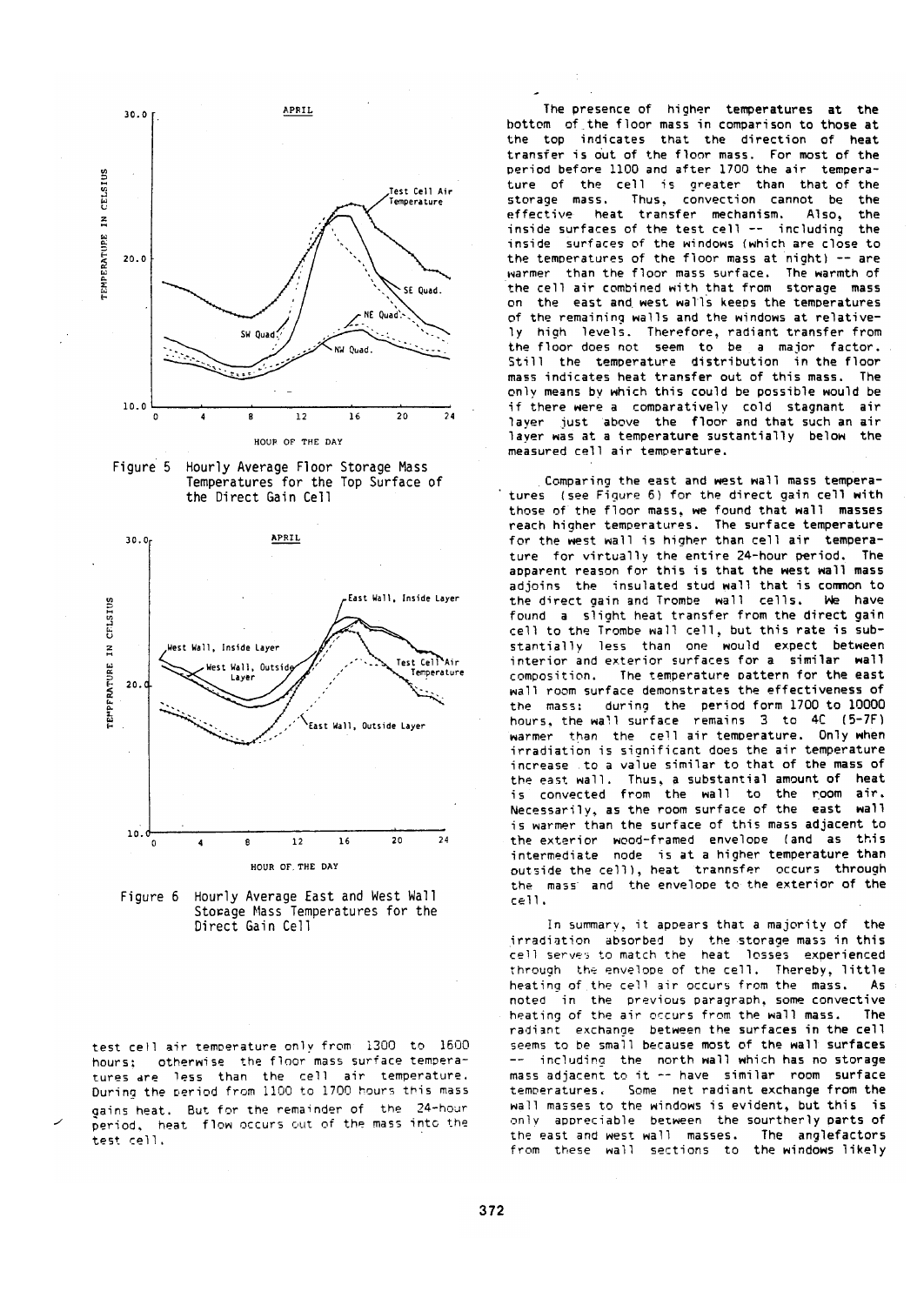pould approach 0.2 and produce heat losses of erhaps 5 W/sq m. This rate would decrease significantly for elements more than four  $\,$  to  $\,$  six  $\,$  feet  $\,$ from the south wall.

Measured and Predicted Air Temperatures in the n<u>ct</u> Gain Cell

In this and the next sections of this paper we ill compare results of simulations of the thermal ehavior of the direct gain test cell, performed with the UWENSOL program [1.2]. with measured halues. In these comparisons we wish to demontrate the degree of correlation between predicted Ind measured values for a solar-conditioned building and to indicate some of the topic areas for which we feel further work is needed in the evelopment and use of simulation codes. The UWEN-LOL program employs a finite difference technique to solve the various equations used for describing heat transfer in a building. The program is based in the dual assumptions of one-dimensional transfer etween nodes and gray-enclosure radiant exchange between sunfaces. UWENSOL can be used to model mutiply-zoned buildings. It conducts hourly calcuations and provides results in terms of computed  $\frac{4}{3}$ ir and surface temperatures, as well as heat Wransfer rates between elements.

For the simulations of the test cells, we perormed the computations as if each cell were **Hindependent** of the other: this appoach **Nas** employed essentially to simplify the use of the grogram. The predictions for the direct gain test ell we will report here were conducted for the during which the weather was variable (we have done  $\gamma$  in comparisons for other weather periods). We acknowledge at the beginning of this comparawive work that there is an implicit danger in modeling a structure when measured results are already available. Necessarily, there are a number f input variables which can be adjusted and tuned<br>whill the simulated results effectively match measured ones. Whether such tuning is transferable grom one user of a code to another is questionable. specially if the structure to be modeled by the<br>btter individual has not yet been constructed. In<br>our work, we conducted two sets of simulations: the first for a "base" case: and the second for a The fine of the case. We anticipate that any experienced<br>Ingineer with some understanding of how a structure might behave would arrive at the base case results. The refined case values, alternatively, have been **The ched by adjusting the following parameters:** the<br>Lass capacitance: the mass surface absorptivity; and the heat transfer coefficients from the mass surface to the cell air.

A comparison between the direct gain cell air temperatures, measured and predicted for the "refined" case, is displayed in Figure 7. The basic Temperature pattern of daytime increases and night-<br>Time reductions is present for both measured and predicted values and the shapes of the curves are quite similar. The simulation values show about a TO% over-shooting of the measured values. This<br>increment then is sustained until the commencement heat gain from irradiation during the next day, the measured and predicted values then overlap Ñ  $\mathbf{P}^{\mathsf{a} \, \mathsf{in}}$ . Interestingly, when we compared the



Figure 7 Direct Gain Cell Air Temperatures for the April Test Period for the Refined Case

there were within 2 to 3C (3.6-5F) and the temperature versus time plots had nearly identical forms. Further, the east wall mass surface and that of the floor were shown to be at quite similar temperatures: the temperature of the west wall mass surface was not measured during the February testing. In the "refining" of the predicted results that were adopted after the February comparison of predicted values for the "base" and the "refined" cases for this period (we used the same refining strategy for all of the direct gain cell simulations). we found little difference between the predicted results for the two cases. This lack of difference may suggest that the thermophysical properties that we chose to tune are of less significance than is the rate of irradiation present at the vertical glazing surface.

F. Measured and Predicted Surface Temperatures in the Direct Gain Cell

Figure 8 compares the measurement and prediction of mass surface temperatures within the direct gain cell for the study period in April. The UWEN-SOL simulation indicates that the east and west wall mass surface temperatures will be the same throughout this period. Further, the floor mass temperature is predicted to be nearly the same as those for the east and west wall masses. But the temperatures measured at the three mass surfaces in the cell show appreciable differences amongst themselves and also between themselves and the predicted temperatures: the patterns of temperature fluctuation are similar, but the magnitudes differ by as much as 100%.

Before suggesting why these differences may be present, we would note that, for similar comparisons performed for a February period (not shown here) we found good agreement between measured and predicted surface temperatures. The discrepancies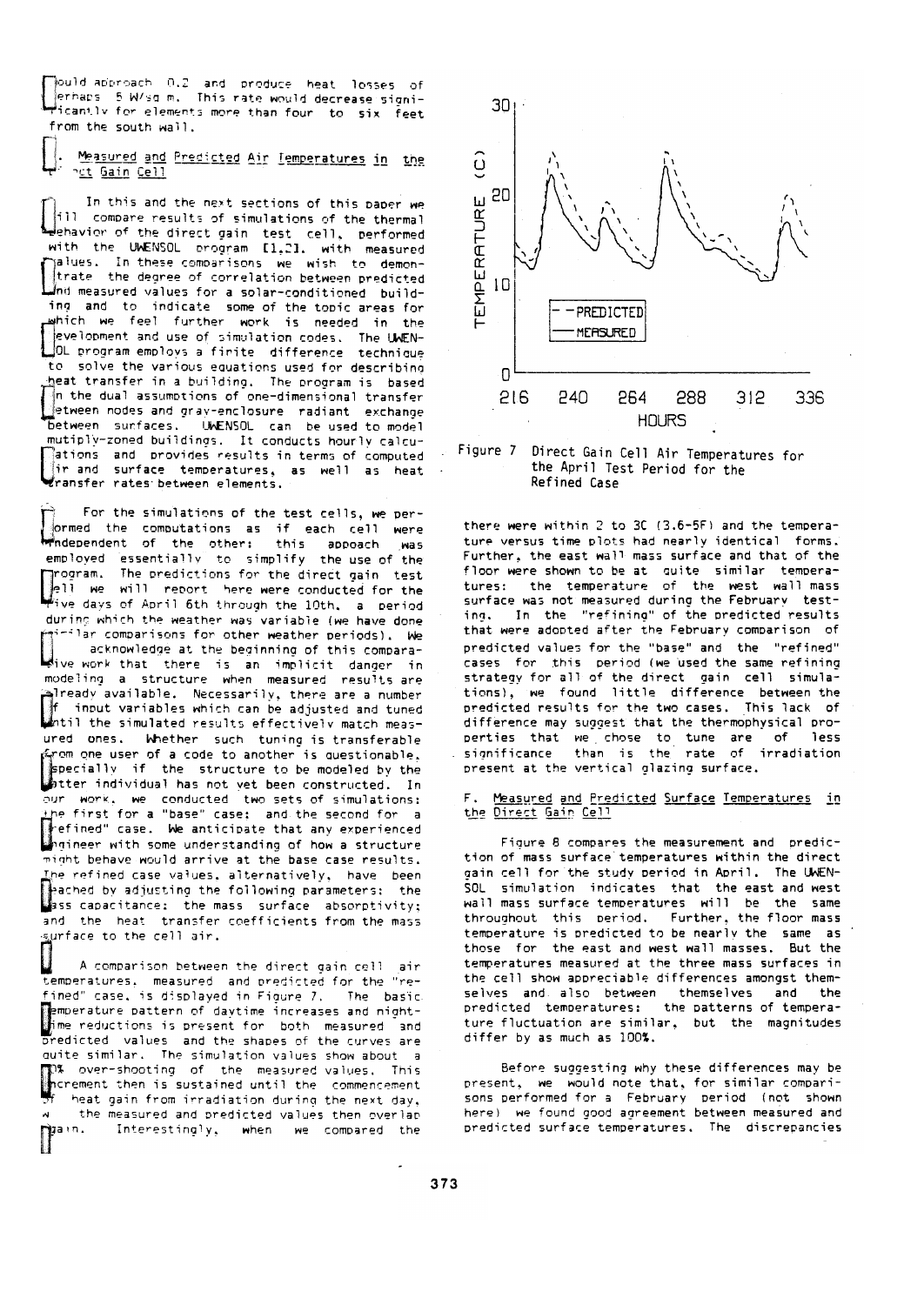

Figure 8 Direct Gain Storage Mass Inside Surface Temperatures for the April Test Period for the Refined Case

measured and predicted results (i.e., to alter the predicted the cell air temperature), we reduced the capacitance of the storage mass and increased the transfer coefficients of the walls and floor. Inspite of these "refinements" we found little change in the "base" and "refined" case surface temperatures and very good agreement between measured and predicted surface temperature values.

Considering now the significant differences between measured and predicted temperatures for the mass surfaces -- as found for the April tests -- we would first note the uneven heating of the floor and wall masses as shown in Figures 5 and 6. Eor the floor quadrants and the east versus west wall surfaces, we have seen different temperatures present. Then and now, we have ascribed such differences to unequal rates of irradiation: the southerly floor mass surface receives more solar gain than does the northerly half and apparently the west wall receives more than the east wall (i.e., due to higher solar angles and perhans slightly clearer afternoon skies). Also, the "refinements" employed for the February test comparisons when applied to the April test created little alterations between the "base" and "refined" cases (as was true for the February "refinements"). Finally, that the three primary mass surfaces are predicted to be at essentially the same temperature suggests an averaging of conditions occurring within the simulation technique. Thus, the difficulty in predicting the surface temperature may arise from more than one factor.

## **DISCUSSION**

In this section we will limit our discussion to the results of the comparison of measured and predicted temperatures for the direct gain cell. We believe that the measurement results, by themselves, serve to explain the performance of this cell. Rather, the potentially more interesting feature of the work we are presenting here concerns the degree of congruence found between the measured and predicted temperatures. Throughout the large thesis [6] from which this paper is drawn, the various comparisons between measured and predicted values have shown that the UWENSOL code provides a satisfactory model of the physical processes acting in the cells. The "base" case tests provide rea-<br>sonable results and the "refined" case tests generally showed better correlations with the meas-<br>ured values. From such agreement, one may have<br>confidence that a simulation code like the UNENSOL program will predict the performance of a But, necessarily, it solar-conditioned building. must be understood that these simulation devices have largely been developed to compare design options, not to predict the exact thermal performance of a structure. Thereby, while serving as a means to conduct trade-off analyses and to examine the sensitivity of design parameters, a simulaton<br>device will have its ultimate utility.

From this comparative study of the congruence and predicted results for of measured a a solar-conditioned test cell we believe we have identified a number of study topics whose investigation and resolution are required to ensure that simulation codes will be able to provide predic-<br>tions that are close to subsequently-measured values. Among these topics we would cite four as requiring further study:

A. More accurate assessment of the effectiveness of mass as a capacitance device, including determining what surface areas are useful and what is the appropriate amount of mass participating in the behavior of the building;

B. Better estimation of the degree of anisotropy of temperatures in room air and across building surfaces, particularly when these parameters are affected by variable conditions such as weather or occupancy effects:

C. Reduction in the uncertainty in assigning magnitudes for many thermophysical properties of materials and building features, including thermal conductivities, convection coefficients, surfce absorptivities and glazing transmissivities;

 $\mathbf{D}$ More regionally-accurate irradiation models (i.e., beyond the Liu and Jordan correlations [7]) suitable for predicting irradiation on vertical and tilted surfaces.